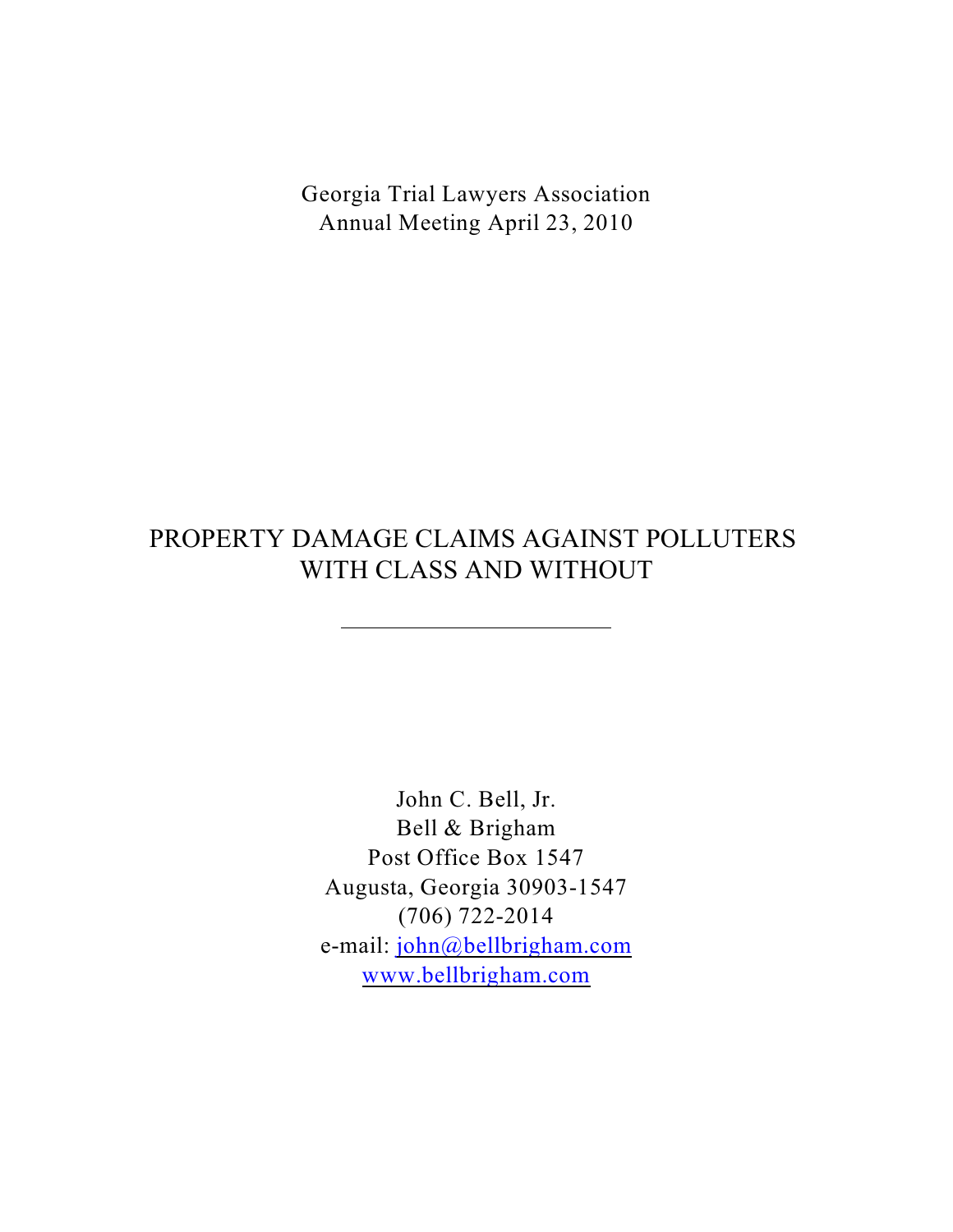'Mid pleasures and palaces though we may roam, Be it ever so humble there's no place like home.

John Howard Payne, Home Sweet Home (1823)

Property damage claims are an important component of environmental litigation. The damages at issue can be quite substantial. Proof of these damages, normally made through an appraiser, is far simpler and far less expensive than proof of toxic physical injury. Property damages claims are more amenable to class treatment or the joiner of numerous plaintiffs in a single action than are claims for bodily injuries.

Real estate agents often repeat the cliche that there are three rules of real estate valuation: location, location, and location. Locations, like people, have reputations. We know of Love Canal, Times Beach, and Three Mile Island. It is hard to sell a house in a bad location. One need not be a real estate agent or be certified appraiser to understand the difficulties of selling a house if prospective buyers are told that the wells down the street are polluted with carcinogens and that the ground water nearby is contaminated with hazardous chemicals which continue to migrate into an ever broader plume.

Throughout the country, governments are finding it difficult to obtain land for hazardous waste sites. Ironically, a state-controlled hazardous waste site contemplates safe, secure handling of chemicals, in start contrast to the absence of care exercised by so many polluters.

This paper presents an overview of the relevant substantive law and class action procedural law along with some thoughts on site evaluation and the management of a class action for property damage.

### I. SUBSTANTIVE PROPERTY DAMAGE LAW

The fouling of a person's air, land, or water has never been legal. Traditional legal principles relating to trespass, nuisance, ultra hazardous activities, and negligence generally form a sufficient legal foundation to support liability for whatever harm is done by a polluter. Likewise, traditional rules for the recovery of actual and punitive damages can justify an adequate award to compensate the victim and to deter the wrongdoer. A study of the relevant common law provides a legal basis for liability and a foundation to rebut the moralizing claims of corporate defendants who assert that they are now being held liable for acts which once were legal.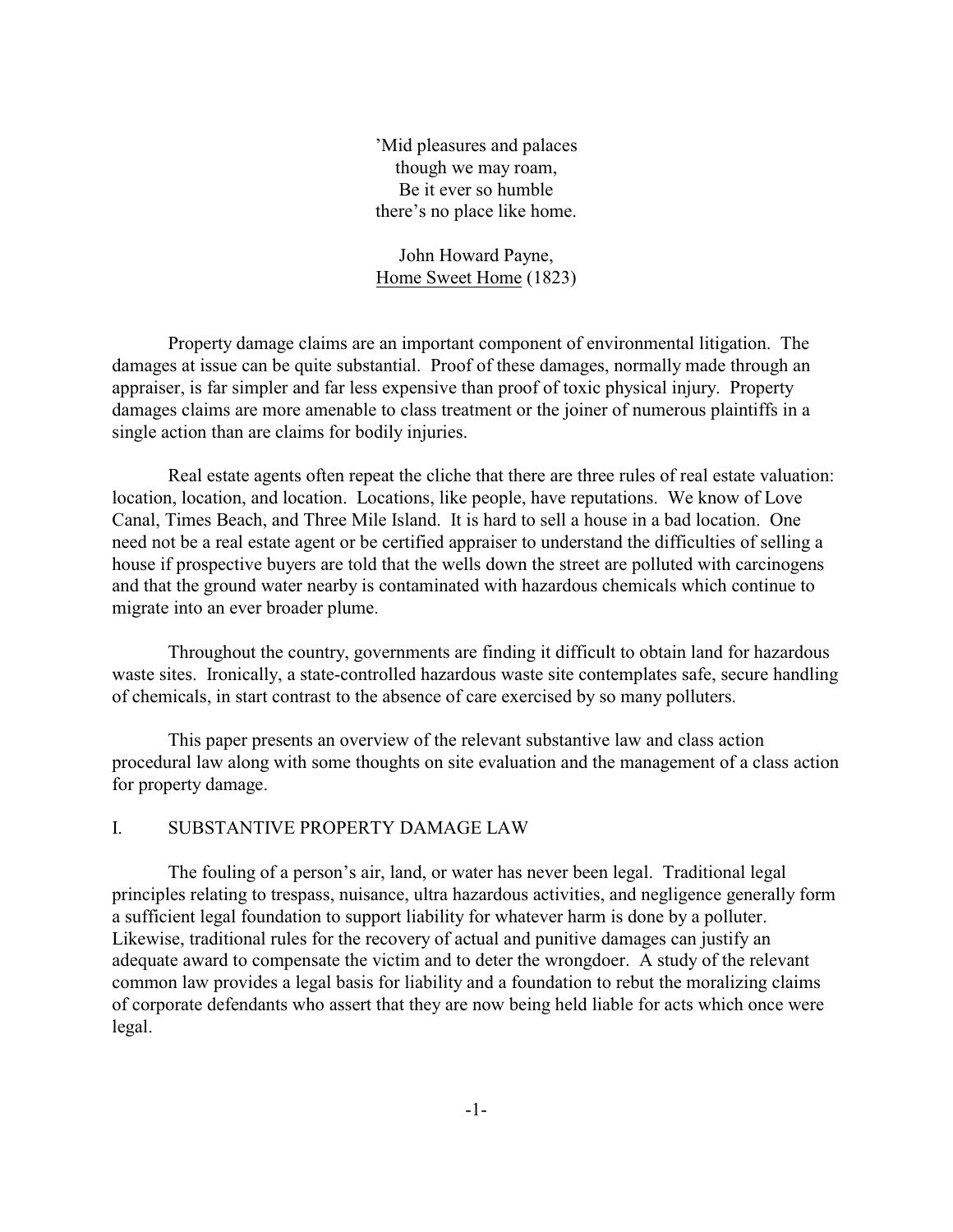The law of nuisance comes from the English common law. The early case of Fletcher v. Rylands, (Eng.) L.R. 1 Exch. 265, established the principle that a person who engages in hazardous activity on his property, when this activity does damage to the property of others, is strictly liable for that damage. An individual who suffers injury to his property due to another person's conduct may sue to abate the nuisance or to recover monetary damages. 4 W. Blackstone, Commentaries, Ch. 13; E. Coke, Institutes of the laws of England, Sec. 56. Someone who maintains a nuisance that damages the value of other peoples' property is liable for the loss in value. Scott v. Reynolds, 70 Ga. App. 545, 29 S.E.2d 88 (1944).

It has long been held that, regardless of negligence, one who pollutes the soil and ground water on their own land is liable to other landowners whose soil and ground water is thereby polluted. Womersley v.Church, 17 L.T.N.S. (Eng.) 190 (1867) (cesspool); Kinnard v. Standard Oil Co., 89 Ky. 468, 12 S.W. 938 (1890) (oil spill); Sandstone Spring Water Co. v. Kettle River Co., 122 Minn. 510, 142 N.W. 885 (1913) (creosote plant); Annot., 55 A.L.R. 1385 (1928). One who pollutes a stream or river is liable to lower riparian owners for nominal and actual damages, injunctive relief, and, in the appropriate case, punitive damages. Annot., 38 A.L.R. 1388 (1925); Annot., 46 A.L.R. 8 (1927). Liability for air pollution is likewise nothing new. Whitney v. Bartholomew, 21 Conn. 213 (1851) (smoke and cinders from blacksmith shop); Savannah F. & W.R. v. Parish, 117 Ga. 893, 45 S.E.280 (1903) (noxious odors from foul ditch).

Many of the above cited cases contain no "contact" requirement limiting liability to those whose land is physically fouled. The only requirement is that the plaintiff be damaged by the defendant's nuisance. Damage can be in the form of loss of property value, loss of use of the property, or loss of enjoyment of the property.

Nuisance law does distinguish between significant and "trifling" harm, as stated in a comment to the Rest.(2d) Torts:

By significant harm is meant harm of importance, involving more than slight inconvenience or petty annoyance. The law does not concern itself with trifles, and therefore there must be a real and appreciable invasion of the plaintiff's interests before he can have an action for either a public or a private nuisance. Rest. (2d) of Torts § 821F (1979).

The tort of nuisance " 'involves a *nontrespassory* invasion of property rights.' 4 Rest. of Torts, 2d, §821D, p. 100. Thus it is clear that a tangible physical intrusion is not necessary." Adkins v. Thomas Solvent Co., 487 N.W.2d 715, 721, n. 12 (Mich. 1992) (emphasis provided by Court in Adkins).

In Exxon Corp. v. Yarema, 516 A.2d 990 (Md. App. 1986), the court held, "Nuisance is not contingent upon whether the defendant physically impinged upon plaintiff's property, but whether the defendant substantially and unreasonably interfered with plaintiff's use and enjoyment of its property." 516 A.2d at 1002.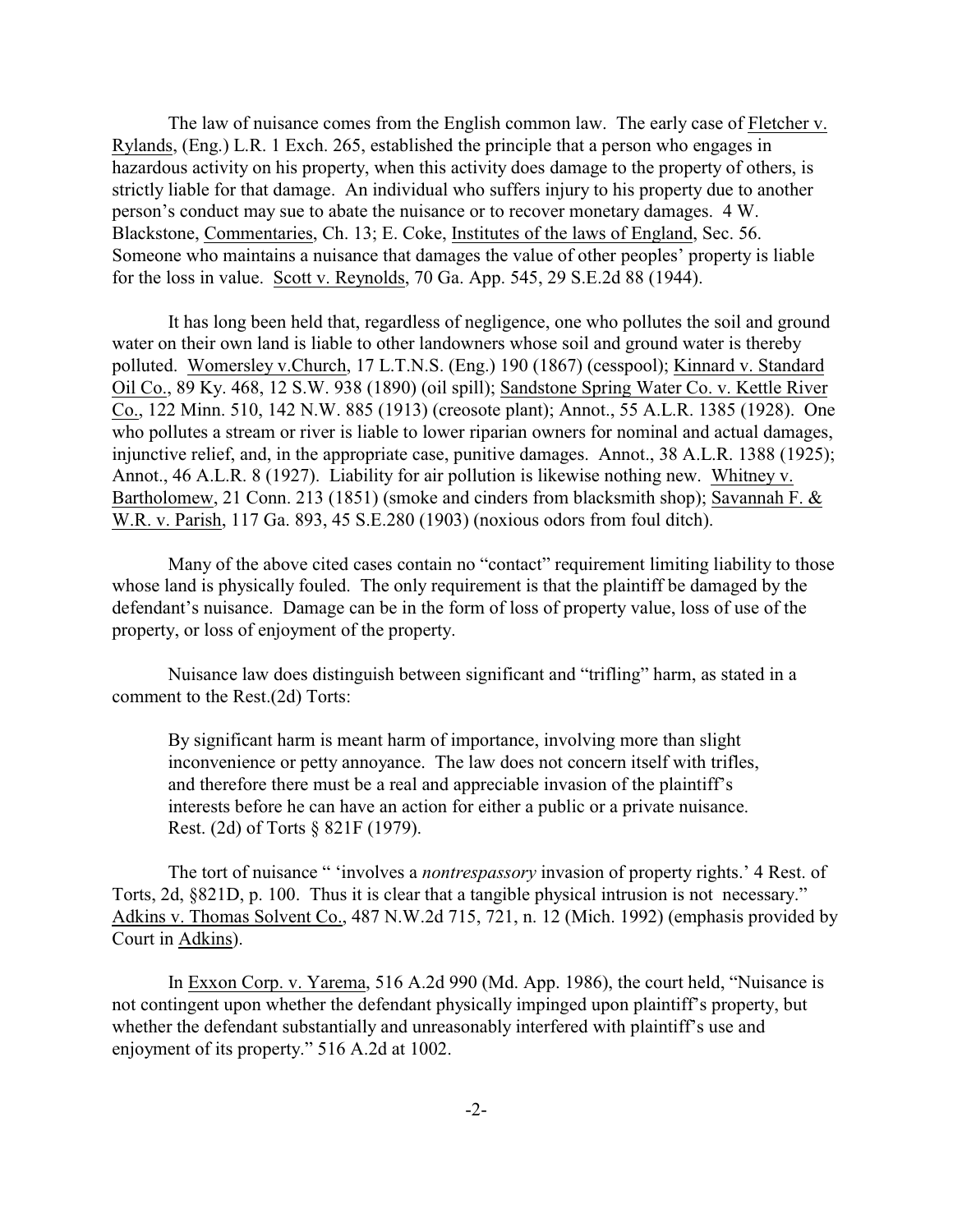Accord.DeSario v. Industrial Excess Landfill, Inc., 587 N.E.2d 454 (Ohio App. 5 Dist. 1991), Allen v. Uni-First Corporation, 558 A.2d 961 (Vt. 1988). A district court in Kentucky addressed this issue, noting:

The court notes that some courts have allowed recovery in a nuisance case based upon the public's perception of contamination even though such perception may be unfounded. *See, e.g., DeSario v. Industrial Excess Landfill, Inc.*, 68 Ohio App.3d 117, 129, 587 N.E.2d 454, 461 (1991) (holding that a class action nuisance suit "may be premised on the public's perception of contamination irrespective of actual land contamination."; *Allen v. Uni-First Corp.*, 151 Vt. 229, 558 A.2d 961, 963-64 (1988) (finding that trial court failed to properly instruct the jury regarding damages based on the evidence of public perception of widespread contamination). Lamb v. Martin Marietta Energy Systems, Inc., 835 F.Supp. 959, 969 (W.D. Ky. 1993).

In In re Tutu Wells Contamination Litigation, 909 F.Supp. 991 (D. Virgin Islands 1995), the court held, "In addition to the Restatement, the more well-reasoned, recent environmental contamination opinions addressing nuisance claims suggest that interference with one's use and enjoyment of his land may, but need not, arise from a physical harm or invasion to that land." 909 F.Supp. at 996.

A Mississippi Supreme Court opinion held, "An actual physical invasion of the property in question is not required for recovery for nuisance." Leaf River Forest Products v. Ferguson, 662 So.2d 648, 662 (Miss. 1995). While the Court in Leaf River Products did find that the Plaintiffs, who owned riverfront property from eighty to more than one hundred miles down river from the offending pulp mill, did not present sufficient evidence to sustain their nuisance claims, it did so in a manner that repudiated a requirement that a physical invasion is a necessary prerequisite to a nuisance claim.

There is an unfortunate Kentucky decision, Lamb v. Martin Marietta Energy Systems, Inc., 835 F.Supp 959, (W.D. Ky. 1993) that holds, without citing a single Kentucky appellate decision, that Kentucky nuisance law requires proof of contact - a physical invasion.

Attorneys handling environmental property damage claim should be familiar with federal environmental statutes, including the Toxic Substances Control Act (TOSCA), 15 U.S.C. §§2601- 2629; the Federal Insecticide, Fungicide and Rodenticide Act (FIFRA), 7 U.S.C. §136 et seq.; the Clean Water Act, 33 U.S.C. §§1251-1376; the Clean Air Act, 42 U.S.C. §§7401-7642; the Resource Conservation and Recovery Act (RCRA), 42 U.S.C. §§6901-6991i; The Comprehensive Environmental Response, Compensation and Liability Act (CERCLA or Superfund), 42 U.S.C. §§9601-9657; and the amendments set forth in the Superfund Amendments and Reauthorization Act of 1986 (SARA).

An action for property damage caused by the release of hazardous substances can include a claim for response costs under CERCLA. The claim for response costs can involve claims for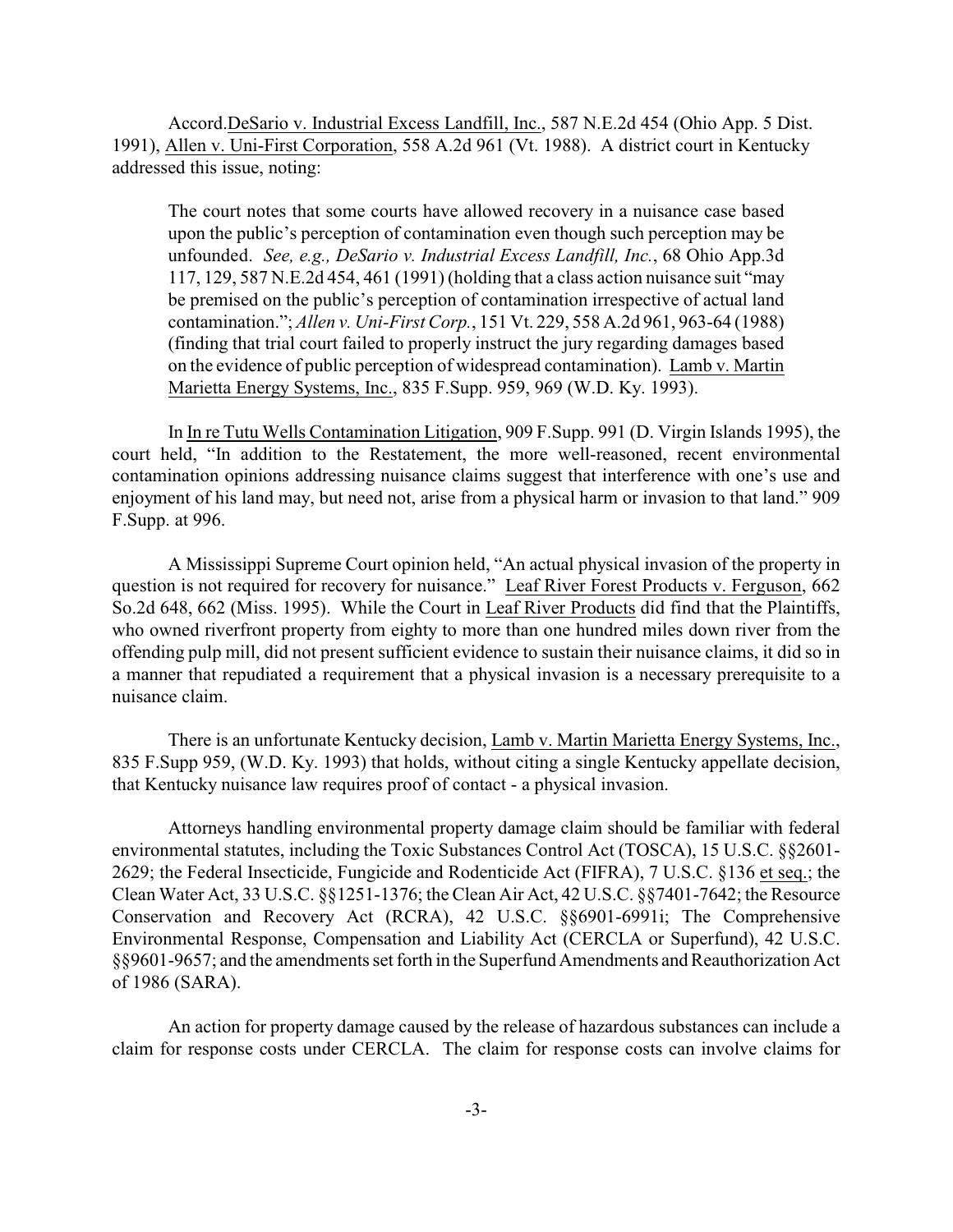interlocutory relief which may help finance a cause of action. Additionally, some courts have taken the view that a claim for response costs is necessary if an attorney wishes to take advantage of the statute of limitations tolling provisions found in the 1986 SARA Amendments. These provisions hold that the statute does not begin to run until the date the plaintiff knew of or should have known of the damage and the cause of the damage. 42 U.S.C. §9658 et. seq.; Knox v. A.C. & S., Inc., 690 F.Supp. 752 (S.D. Ind. 1988).

## II. CLASS ACTION LAW

Class actions are governed by Rule 23 of the Federal Rules of Civil Procedure and similar rules in most states. Rule 23(a) establishes four requirements that must be met in all class actions.

Rule 23 (a)(1) mandates that a class be so numerous that joinder of all of its members is impractical. Impracticality, however, does not mean "impossibility but merely difficulty or inconvenience." Republic Nat'l Bank of Dallas v. Denton & Anderson Co., 68 F.R.D. 208, 213 (N.D. Tex. 1975). See also 3 J. Moore, Moore's Federal Practice ¶23.05 (2d ed. 1982).

Rule  $23(a)(2)$  requires that there be questions of law or fact common to the class. Common questions of law and fact arising in a property damage class action may include:

- $\blacktriangleright$  the liability of the defendants;
- < appropriate measure of damages and remedies;
- $\blacktriangleright$  defenses raised by defendants;
- availability of exemplary damages;
- all factual issues relating to the operation of the facility owned and operated by a defendant, its use of toxic chemicals, and its release of hazardous substances;
- $\blacktriangleright$  the need for declaratory relief;
- $\blacktriangleright$  the need for injunctive relief;
- $\rightarrow$  the plume of contamination; or
- $\rightarrow$  the potential for aggravation or remediation of the contamination.

Rule 23(a)(3) requires that the representative parties' claims be typical of the class. In Piel v. National Semiconductor Corp., 86 F.R.D. 357 (E.D. Pa. 1980), the court stated that the "philosophy expressed in this and other judicial districts considers claims typical when the "essence"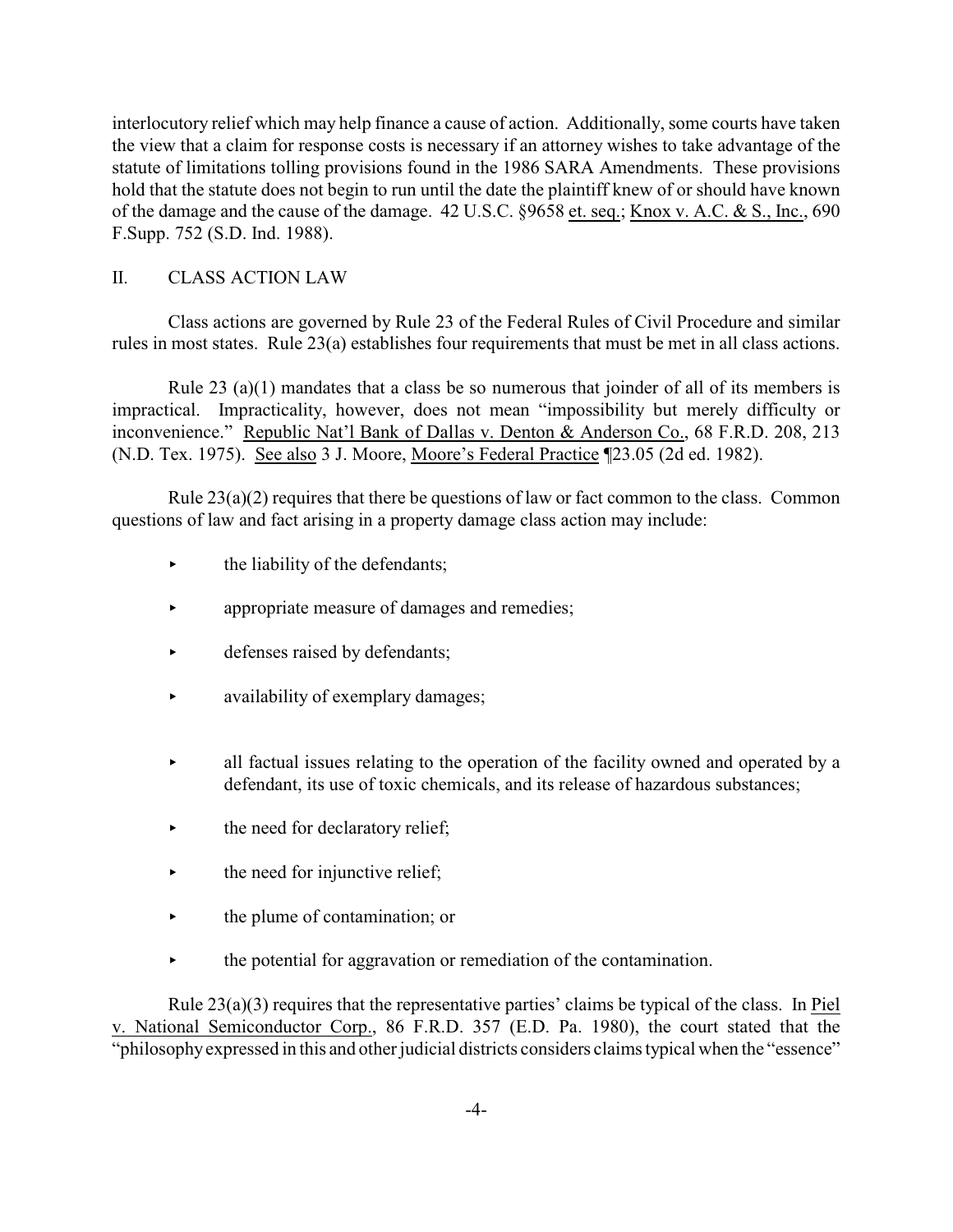of the allegations concerning liability, and not the particularities, suggest adequate representation of the interests of the proposed class members."

Determination of adequacy of representation under Rule  $23(a)(4)$  depends on two factors: (1) the named plaintiffs must have interests common with and not antagonistic to the interests of the class; and (2) plaintiffs' attorneys must be qualified, experienced and generally able to conduct the litigation. See e.g., Bogosian v. Gulf Oil Corp., 561 F.2d 434, 449 (3d Cir. 1977), cert. denied**,** 434 U.S. 1086 (1978); Georgia State Conference of Branches of NAACP v. Georgia, 99 F.R.D. 16, 28 (S.D. Ga. 1983); Davis v. Northside Realty Assoc., Inc., 95 F.R.D. 39, 44 (N.D. Ga. 1982).

The court must find antagonism between the plaintiffs and the class if they are found to be inadequate. Perryman v. Johnson Products Co., Inc., 698 F.2d 1138 (11th Cir. 1983), on remand 580 F. Supp. 1015 (N.D. Ga. 1983). As the court stated in In re Corrugated Container Antitrust Litigation, 643 F.2d 195, 208 (5th Cir. 1981), "[S]o long as all class members are united in asserting a common right, such as achieving maximum possible recovery for the class, the class interests are not antagonistic for representation purposes."

In addition, a class action must meet the requirements of Rule  $(23(b)(1), 23(b)(2), 0r 23(b)(3))$ . Generally, a class action for monetary damages to individual plaintiffs must meet the requirements of Rule 23(b)(3), which stipulate that the court must find that "the questions of law or fact common to the members of the class predominate over any questions affecting only individual members and that a class action is superior to other available means for the fair and efficient adjudication of the controversy." Fed. R. Civ. P. 23(b)(3).

In Dura-Bilt Corp. v. Chase Manhattan Corp., 89 F.R.D. 87, 93 (S.D.N.Y. 1981), the court summarized the predominance requirements as follows:

Rule 23(b)(3) does not require that all questions of law or fact be common, it only requires that the common questions predominate over individual questions. Courts generally focus on the liability issue in deciding whether the predominance requirement is met, and if the liability issue is common to the class, common questions are held to predominate over individual questions. Id.

The issue of whether or not a class action is the superior method for adjudication of a particular dispute is of course, a matter for the trial court's discretion. Many believe that tort actions should not be handled as class actions, even where there are many common issues of law and fact. See Hobbs v. Northeast Airlines, 50 F.R.D. 76 (E.D. Pa. 1976); Causey v. Pan American World Airways, 66 F.R.D. 392 (E.D. Va 1975); H. Newberg, Newberg on Class Actions §17.02 (2d ed.). The clear trend in the law, though, is toward favoring class action treatment in mass tort cases, particularly where the individual damages claimed are not large or where the class seeks property damages as opposed to personal injury damages. H. Newberg, Newberg on Class Actions §§17.05, 17.06 (2d ed.).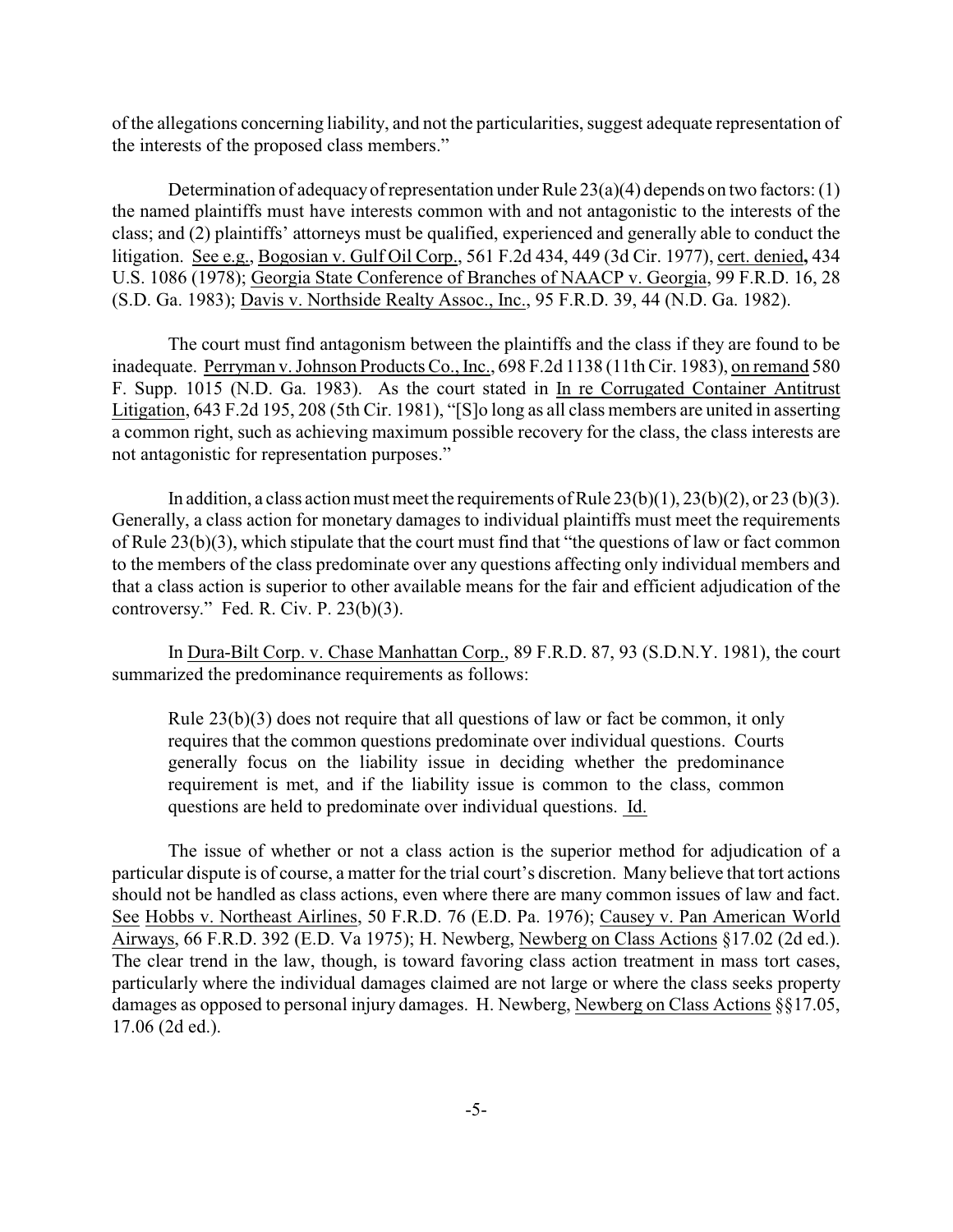Professor Charles Alan Wright stated:

I was an ex-officio member of the Advisory Committee on Civil Rules when Rule 23 was amended, which came out with an Advisory Committee Note saying that mass torts are inappropriate for class certification. I thought then that was true. I am profoundly convinced now that is untrue. Unless we can use the class action and devices built on the class action, our judicial system is simply not going to be able to cope with the challenge of the mass repetitive wrong...Charles Alan Wright, In re School Asbestos Litigation Master File 83-0268 (E.D.Pa.) Class Action Argument, July 30, 1985, Tr 106.

The courts are rapidly developing procedures to facilitate class treatment of mass tort cases. Bifurcation and trifurcation to separate issues of liability from issues of proximate cause and damages can be appropriate. Certification can be limited to certain issues under Fed. R. Civ. P.  $23(b)(4)$ .

The U.S. Supreme Court has held, in a discrimination case, that class members are not barred from raising in subsequent lawsuits issues which were not decided in a previous class action. Cooper v. Federal Reserve Bank, 467 U.S. 867 (1984). The Cooper decision can be read to modify the rule barring the splitting of a cause of action in separate litigation in particular circumstances. See H. Newberg, Newberg on Class Actions §17.11 (2d ed.).

There is now substantial authority for the certification of property damage class actions. See, e.g., In re School Asbestos Litigation, 789 F.2d 996 ( $3<sup>rd</sup>$  Cir. 1986); Jenkins v. Raymark Industries, Inc., 782 F.2d 468 ( $5<sup>th</sup>$  Cir. 1986); Rowe v. E.I. Dupont De Nemors and Co., 262 F.R.D. 451 (D. N.J. 2009); Collins v. Olin Corporation, 248 F.R.D. 95 (D. Conn. 2008); 7-Eleven, Inc., et al. v. Bowens, 857 N.E.2d 382 (In. App. 2006); Daniels v. Witco Corporation, 877 So.2d 1011, 03-1478 (La.App. 5 Cir. 6/1/04); Three Mile Island Litigation, 87 F.R.D. 433 (M.D. Pa. 1980); Ouelette v. International Paper Co., 86 F.R.D. 476 (D.Vt. 1980); Joiner v. Hercules, U.S.D.Ct., S.D. Ga., C.A. CV-294-170, Order of January 29, 1997 (copy attached).

Recent decisions of the Georgia Court of Appeals wisely defer to a trial court willing to certify a class.

## III. SITE EVALUATION

Make a careful evaluation of any pollution site prior to bringing a class action for property damage. This evaluation cannot be made until substantial and reliable data has been assembled indicating the source and extent of contamination. A skilled real estate appraiser should be provided with this information and asked to review the site with the lawyer. Factors to be considered include the following:

 $\blacktriangleright$  the availability of data to located and quantify the contamination;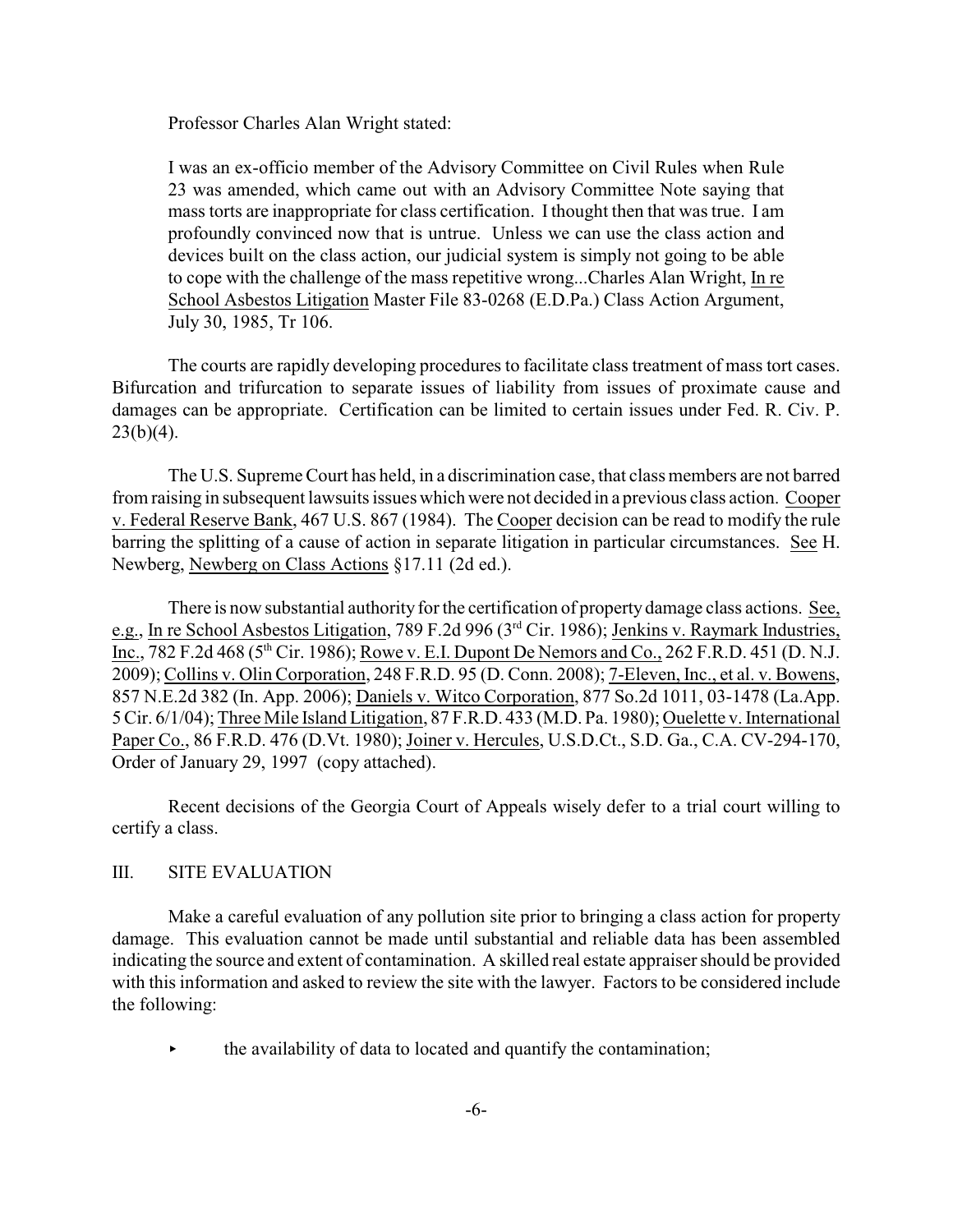- $\blacktriangleright$  the number of affected property owners;
- $\triangleright$  the nature of the property (residential, commercial, industrial);
- the economic strength of the individual property owners; and
- the solvency of the defendant.

Real estate appraisers should provide assistance in determining the boundaries of the "neighborhood" of property substantially devalued by the contamination in question. The geographical boundaries of the neighborhood should be used to define the proposed class.

### IV. CASE MANAGEMENT

The first line of defense to a property damage class action is defense counsel's oppression of the plaintiffs' attorney. Defendants can make the discovery and preparation for trial of a property damage class action as expensive, onerous, and protracted as possible. Defense counsel can do this with the expectation and, perhaps, hope that the plaintiffs' lawyer will complain loudly to the court. Such complaints will be used to support the defense's contention that the case at hand is unmanageable as a class action or, alternatively, that the case is too much for plaintiffs' counsel. In either case, defendant will argue against certification or for decertification.

Plaintiffs' counsel will need basic information from each class member. Defense counsel is likely to ask for similar information. It is much better to gather it before the defendant asks for it. The information from individual class members should include correct title data, date of purchase, purchase price, property use, tax and other appraisals, and efforts to sell the property.

The pivotal expert in a property damage claim is the appraiser. An effective appraiser is an enlightened appraiser. The appraiser should have taken courses or otherwise gained specific information concerning the effect of contamination on property values. Many seminars and publications currently deal with this topic. The appraiser should also be acquainted with the facts concerning the effect upon property values at similar contamination sites. Next, the appraiser must be very familiar with the relevant facts of the case. Such preparation will require the efforts of other experts. Engineers, geologists, hydro-geologists, and chemists may be necessary to establish the extent and nature of the contamination. Toxicologists and biologists are important to explain why exposure to these chemicals is bad. Bankers, insurance agents, and real estate lawyers can explain the effect of contamination upon the availability of loans and insurance and what disclosures must be made to prospective buyers. These experts are important for trial. They are also important as a foundation for the appraiser's opinion as to the effect of the contamination upon the market value and marketability of the property in question.

Management is critical in class actions. The voluminous amounts of paper that will be